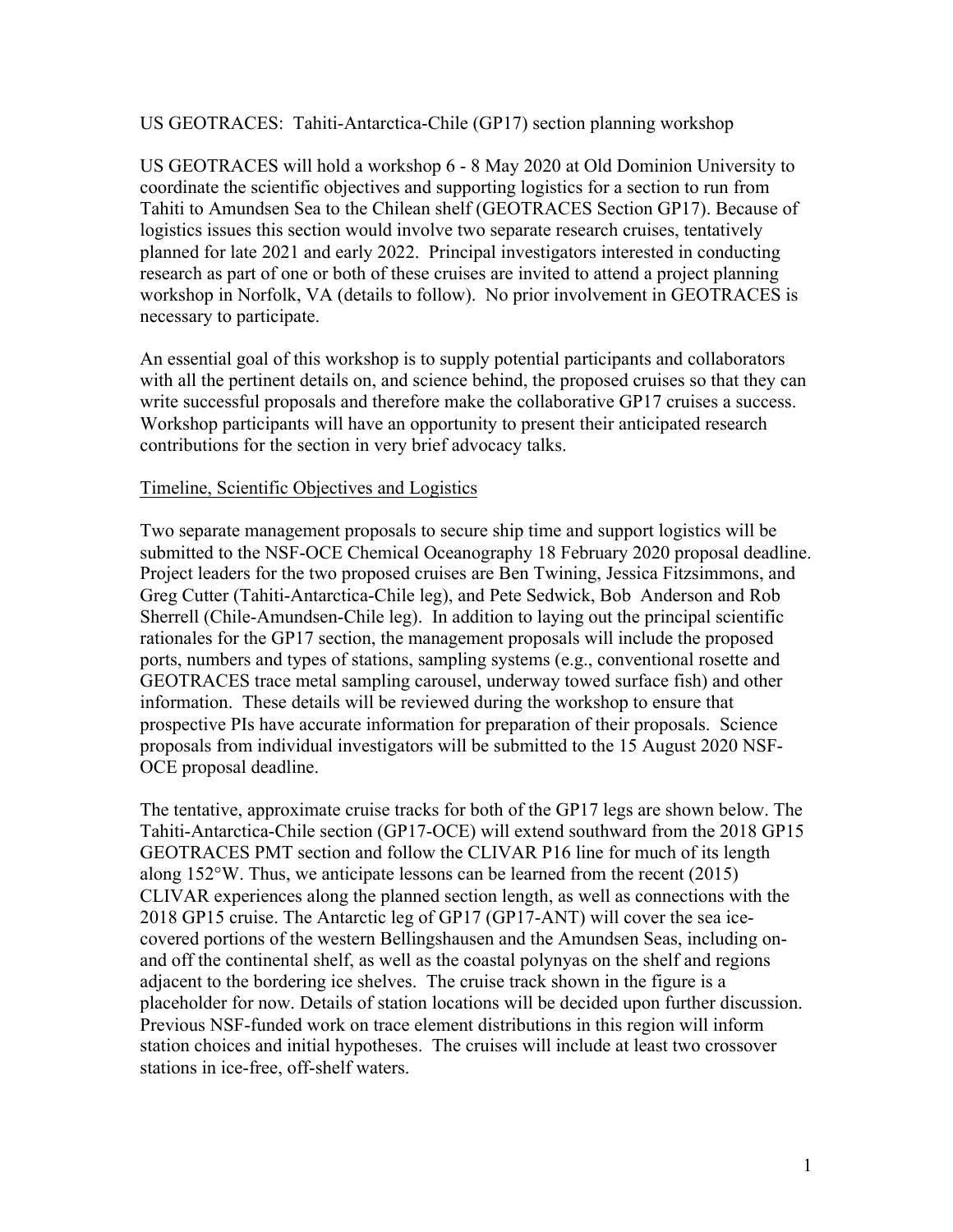

Figure: Tentative track of the US GEOTRACES GP17 sections, GP17-OCE (in red) and GP17-ANT (in yellow).

The overarching scientific objectives of the proposed GP17-OCE section include: 1) Compare and contrast the distributions of trace elements and their isotopes (TEIs) across the low productivity South Pacific Gyre, the high productivity sub-Antarctic front, and Antarctic polar waters, which influence pre-formed nutrient ratios across the global ocean;

2) Characterize near- and far-field TEI inputs from Antarctica to the South Pacific Ocean; 3) Evaluate inputs of Fe and other TEIs from the Chilean margin, as well as the exchange of TEIs transported by Pacific Deep Water as they enter the Southern Ocean south of Chile.

The overarching scientific objectives of the proposed GP17-ANT section include: 1) Quantify the gradients in TEI distributions from the open ACC to the sea-ice covered regions both on and off-shelf, to the open polynyas and finally to the waters adjacent to the ice shelf faces and continental margins of the inner shelf;

2. Characterize the influence of sea ice, glacial and subglacial meltwater inputs on the distributions of TEIs in the Amundsen Sea during summer;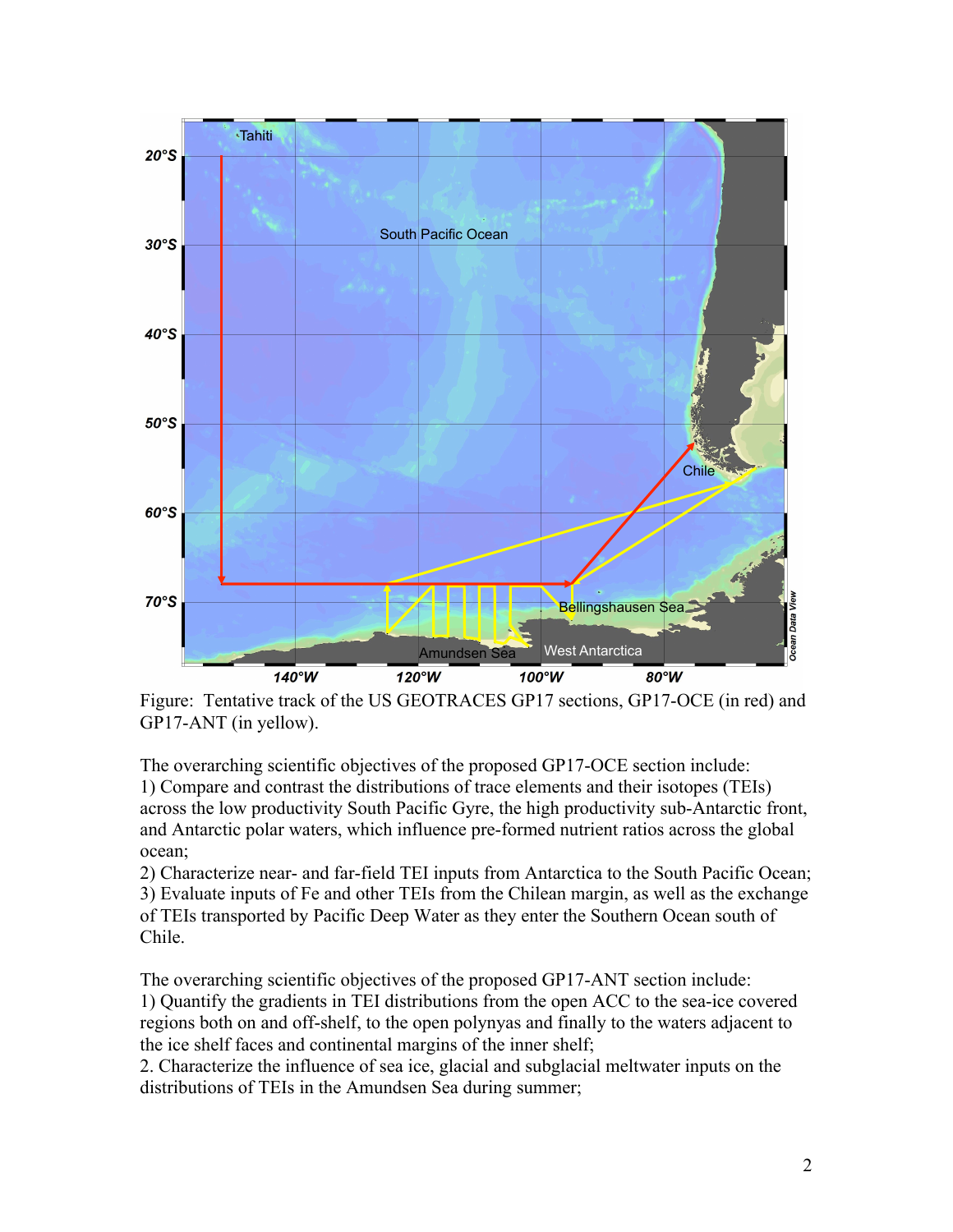3) Determine the TEI composition of the Circumpolar Deep Water (CDW) as it flows southward across the shelf-slope break, as well as its modification by mixing and sediment interactions as it flows toward the coastal ice shelves; 4) Estimate advective fluxes of TEIs and meltwaters through the region in both the upper and lower water column, including the westward-flowing coastal current that accumulates inputs from several ice shelf cavities, and the exchanges between shelf waters and the open Antarctic Circumpolar Current (ACC).

## Selection of Workshop Participants and Travel Support

In preparation for the workshop, the US GEOTRACES Scientific Steering Committee (SSC) requests that those interested in participating **submit a brief (300 word maximum) statement of interest by 1 Feb 2020**. Statements should (a) define the nature of the work to be done on the section, (b) clearly express interest in participating in one or both of the GP17 cruise sections, and (c) justify the research in terms of GEOTRACES objectives. Statements can be emailed (preferably as Word documents) to geotraces@ldeo.columbia.edu. Statements will be reviewed by a subcommittee of the SSC and used to select investigators who will be offered travel support to attend the workshop (see below). Following the workshop, investigators will be invited to revise their statements of interest to be posted on the US GEOTRACES web site, in order to facilitate coordination and planning of individual PI proposals to be submitted to NSF. Investigators may elect to use their pre-workshop statements of interest without change.

Participation in the workshop is not a prerequisite to submit a proposal for research as part of the GP17 section. It is expected that some investigators will desire to participate in both sections, while others may have interested limited to only one of the sections. Both are welcome at the planning workshop.

Workshop travel expenses will be subsidized by the US GEOTRACES project office. The project office budget can cover full travel expenses for approximately 35 to 40 participants. However, the SSC prefers to limit the level of travel reimbursement rather than limit the number of participants. Therefore, the level of reimbursement may have to be less than the full travel cost, as the number of participants is expected to approach 60. As for previous U.S. GEOTRACES meetings, it may be necessary for participants to either share a hotel room or cover half the cost of a single room as the most likely strategy to increase the number of participants receiving travel support.

## GEOTRACES Priorities

Members of the SSC will participate in the workshop and prepare a set of priorities informed by workshop deliberations to guide the submission to and evaluation of proposals by NSF. The overriding criteria for establishing priorities is the degree to which an activity will enable US scientists to achieve the goals of GEOTRACES as defined in the international GEOTRACES Science Plan

(http://www.geotraces.org/science/science-plan) within the context of the overarching objectives of this section (see above).